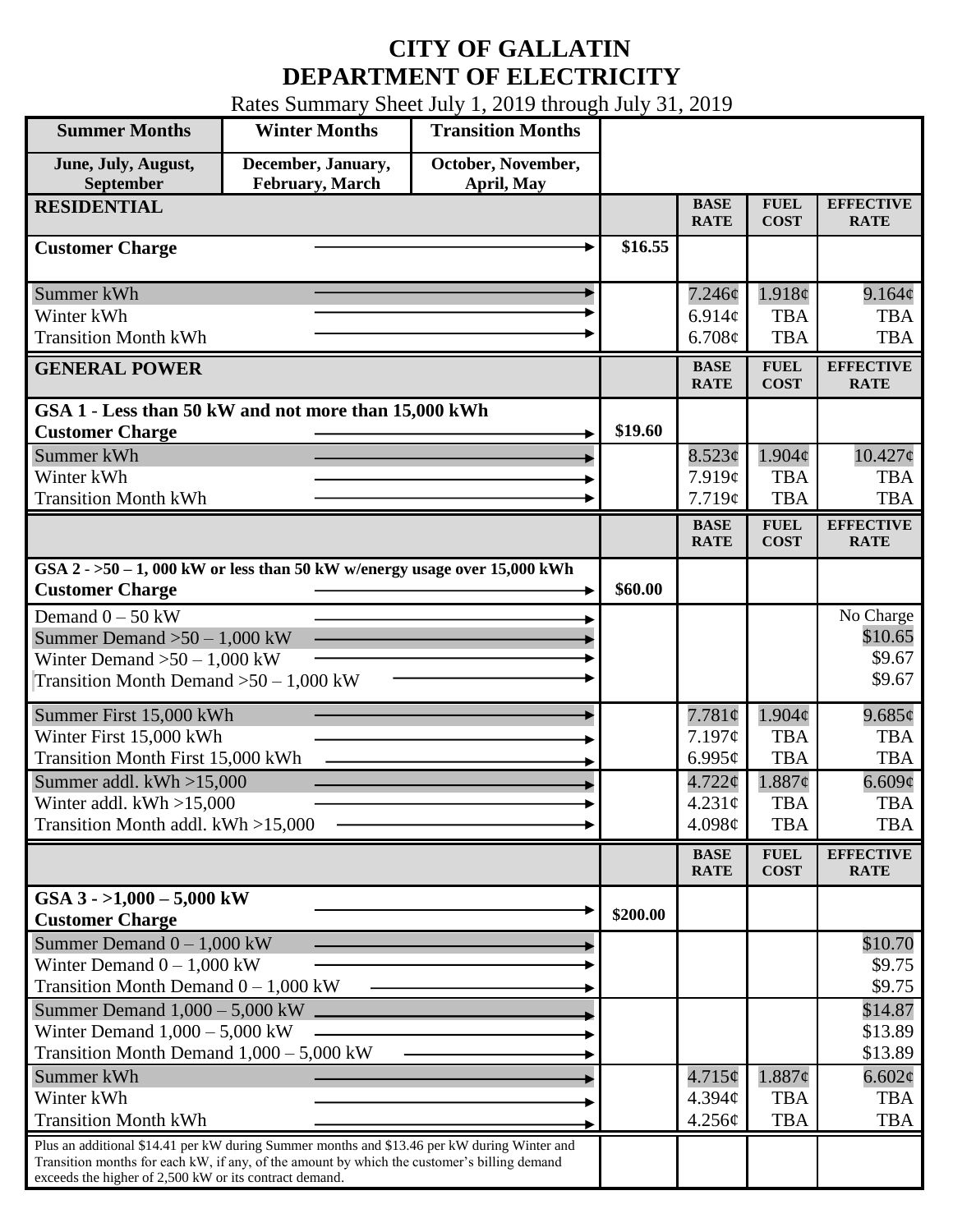| <b>Summer Months</b>                                                | <b>Winter Months</b>                             | <b>Transition Months</b> |         |                                   |                            |                                 |
|---------------------------------------------------------------------|--------------------------------------------------|--------------------------|---------|-----------------------------------|----------------------------|---------------------------------|
| June, July, August,                                                 | December, January,                               | October, November,       |         |                                   |                            |                                 |
| September                                                           | <b>February</b> , March                          | April, May               |         |                                   |                            |                                 |
| <b>GENERAL POWER CONTINUE</b>                                       |                                                  |                          |         | <b>BASE</b><br><b>RATE</b>        | <b>FUEL</b><br><b>COST</b> | <b>EFFECTIVE</b><br><b>RATE</b> |
| GSB Demands from 5,001 - 15,000 kW                                  |                                                  |                          |         |                                   |                            |                                 |
| <b>Customer Charge</b>                                              |                                                  |                          | \$1,500 |                                   |                            |                                 |
| Onpeak Summer Demand 5,000 - 15,000 kW                              |                                                  |                          |         |                                   |                            | \$10.87                         |
| Onpeak Winter Demand $5,000 - 15,000$ kW                            |                                                  |                          |         |                                   |                            | \$9.90                          |
|                                                                     | Onpeak Transition Month Demand 5,000 - 15,000 kW |                          |         |                                   |                            | \$9.90                          |
| <b>Offpeak Excess of Contract Demand</b>                            |                                                  |                          |         |                                   |                            |                                 |
| Summer                                                              |                                                  |                          |         |                                   |                            | \$10.87                         |
| Winter                                                              |                                                  |                          |         |                                   |                            | \$9.90                          |
| Transition                                                          |                                                  |                          |         |                                   |                            | \$9.90                          |
| Max Demand                                                          |                                                  |                          |         |                                   |                            | \$5.21                          |
| <b>Onpeak Summer kWh</b>                                            |                                                  |                          |         | 6.513¢                            | 1.654¢                     | $8.167$ ¢                       |
| <b>Onpeak Winter kWh</b>                                            |                                                  |                          |         | 6.390¢                            | <b>TBA</b>                 | <b>TBA</b>                      |
| <b>Onpeak Transition Month kWh</b>                                  |                                                  |                          |         | 5.036¢                            | <b>TBA</b>                 | <b>TBA</b>                      |
| Offpeak Summer kWh First 200 HUD                                    |                                                  |                          |         | $4.022\phi$                       | 1.654 <sub>c</sub>         | 5.676¢                          |
| Offpeak Summer kWh Next 200 HUD<br><b>Additional HUD</b>            |                                                  |                          |         | $0.564\mathcal{C}$<br>$0.223\phi$ | 1.654¢<br>1.654¢           | 2.218¢<br>$1.877\phi$           |
| Offpeak Winter kWh First 200 HUD                                    |                                                  |                          |         | 5.282¢                            | <b>TBA</b>                 | <b>TBA</b>                      |
| Offpeak Winter kWh Next 200 HUD                                     |                                                  |                          |         | $0.542\mathcal{C}$                | <b>TBA</b>                 | <b>TBA</b>                      |
| <b>Additional HUD</b>                                               |                                                  |                          |         | 0.208¢                            | <b>TBA</b>                 | <b>TBA</b>                      |
| Offpeak Transition kWh First 200 HUD                                |                                                  |                          |         | 5.036¢                            | <b>TBA</b>                 | <b>TBA</b>                      |
| Offpeak Transition kWh Next 200 HUD                                 |                                                  |                          |         | $0.542\mathcal{C}$                | <b>TBA</b>                 | <b>TBA</b>                      |
| <b>Additional HUD</b>                                               |                                                  |                          |         | 0.208c                            | <b>TBA</b>                 | <b>TBA</b>                      |
|                                                                     |                                                  |                          |         | <b>BASE</b><br><b>RATE</b>        | <b>FUEL</b><br><b>COST</b> | <b>EFFECTIVE</b><br><b>RATE</b> |
| MSB Demands greater than 5,000 kW                                   |                                                  |                          |         |                                   |                            |                                 |
| <b>Customer Charge</b>                                              |                                                  |                          | \$1,500 |                                   |                            |                                 |
| Onpeak Summer Demand > 5,000                                        |                                                  |                          |         |                                   |                            | \$10.24                         |
| Onpeak Winter Demand > 5,000                                        |                                                  |                          |         |                                   |                            | \$9.04                          |
| Onpeak Transition Month Demand > 5,000                              |                                                  |                          |         |                                   |                            | \$9.04                          |
| Max Demand                                                          |                                                  |                          |         |                                   |                            |                                 |
|                                                                     |                                                  |                          |         |                                   |                            | \$2.26                          |
| <b>Offpeak Excess of Contract Demand</b><br>Summer                  |                                                  |                          |         |                                   |                            |                                 |
| Winter                                                              |                                                  |                          |         |                                   |                            |                                 |
|                                                                     |                                                  |                          |         |                                   |                            | \$10.24                         |
|                                                                     |                                                  |                          |         |                                   |                            | \$9.04                          |
| Transition                                                          |                                                  |                          |         |                                   |                            | \$9.04                          |
| <b>Onpeak Summer kWh</b>                                            |                                                  |                          |         | 5.779¢                            | 1.753¢                     | 7.532¢                          |
| <b>Onpeak Winter kWh</b>                                            |                                                  |                          |         | 4.508¢                            | <b>TBA</b><br><b>TBA</b>   | <b>TBA</b><br><b>TBA</b>        |
| <b>Onpeak Transition Month kWh</b>                                  |                                                  |                          |         | 3.487¢<br>$3.279$ ¢               | 1.753¢                     | 5.032¢                          |
| Offpeak Summer kWh First 200 HUD<br>Offpeak Summer kWh Next 200 HUD |                                                  |                          |         | $0.310\phi$                       | 1.753¢                     | 2.063¢                          |
| <b>Additional HUD</b>                                               |                                                  |                          |         | $0.055\phi$                       | 1.753¢                     | 1.808¢                          |
| Offpeak Winter kWh First 200 HUD                                    |                                                  |                          |         | 3.403¢                            | <b>TBA</b>                 | <b>TBA</b>                      |
| Offpeak Winter kWh Next 200 HUD                                     |                                                  |                          |         | $0.292\ell$                       | <b>TBA</b>                 | <b>TBA</b>                      |
| <b>Additional HUD</b>                                               |                                                  |                          |         | $0.044\phi$                       | <b>TBA</b>                 | <b>TBA</b>                      |
| Offpeak Transition kWh First 200 HUD                                |                                                  |                          |         | 3.487¢                            | <b>TBA</b>                 | <b>TBA</b>                      |
| Offpeak Transition kWh Next 200 HUD<br><b>Additional HUD</b>        |                                                  |                          |         | $0.292\ell$<br>$0.044\phi$        | <b>TBA</b><br><b>TBA</b>   | <b>TBA</b><br><b>TBA</b>        |

## **Page 2 - Rates Summary Sheet July 1, 2019 through July 31, 2019**